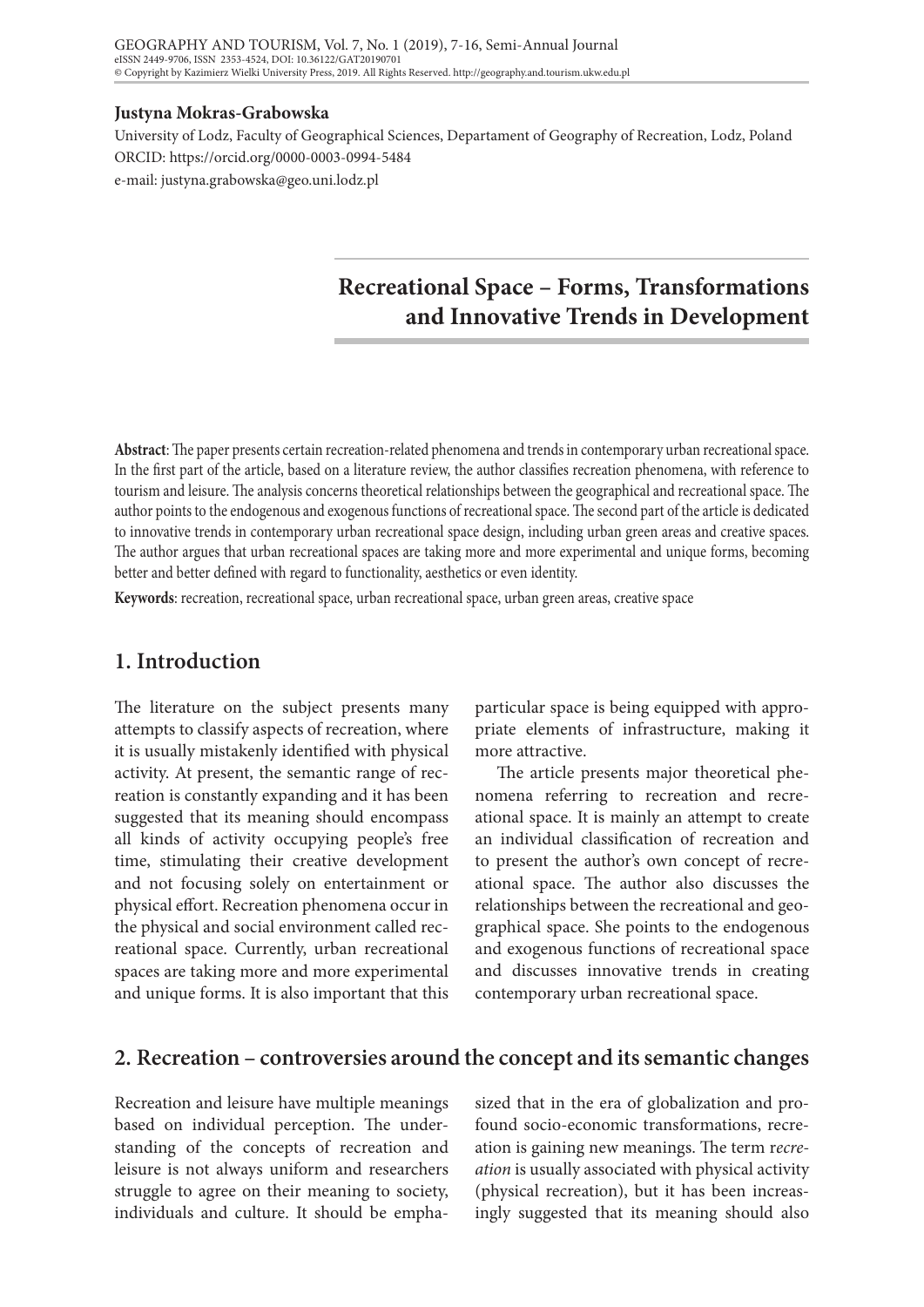include creative activities, which occupy people in their free time (Napierała and Muszkieta, 2011; McLean and Hurd, 2012; Mroczek-Żulicka, 2018; Mokras-Grabowska, 2018). Creative activities can be understood as those including novelty, expressing oneself in an original and useful way or spending time doing artistic activities (Conner et al., 2018, p. 183). The idea of creativity is connected with various areas of human activities, regarding tourism and recreation (Richards, 2011). Creativity in turn means to develop distinctive places, landscapes and tourist destinations, transforming them into creative spaces. They are defined as places where creative production and performance occur. They are socially constructed products of physical facility, place, people and operational resources. They carry significant, symbolic value (Duxbury and Murray 2010).

The review of literature on the subject of recreation and leisure shows that the term *recreation* is commonly understood as the action of getting back to the original condition, recovery, regaining strength and recreating (Demel and Humen, 1970; Czajkowski, 1979; Drzewiecki, 1992; Toczek-Werner, 2007; Pawlikowska-Piechotka, 2009; Napierała and Muszkieta, 2011). The term also includes free time activities, taken up for the purpose of restoring mental and physical powers (Warszyńska and Jackowski, 1978; Medlik, 1995; Kunicki, 1997; Bródka, 2004; Bachvarov and Dziegieć, 2005; Kurek and Mika, 2008; Pawlikowska-Piechotka, 2009), as well as resting, spending time in a pleasant way, or even personal development (Dumazedier, 1972; Kunicki, 1997; Bachvarov and Dziegieć, 2005; Pawlikowska-Piechotka, 2009). It should be also emphasized that outdoor and indoor recreational activity can be distinguished within entire concept of recreation (Tribe, 2011; Bończak, 2013) Recreation may be enjoyed along with thousands of participants or it can be a solitary experience. It may represent a lifetime of interest and involvement or consist of a single, isolated experience. It is a blend of physical, mental and emotional activity (Broadhurst, 2001, p. 2).

Most controversies are evoked by the division of recreation into active and passive. Many authors claim that passive recreation involves refraining from any mental or physical activity (Drzewiecki, 1992; Pilawska et al., 2003;

Bachvarov and Dziegieć, 2005; Toczek-Werner, 2007; Pawlikowska-Piechotka, 2009; Meeras, 2010). Active recreation, on the other hand, involves taking up such an effort. Active recreation is usually understood as physical recreation, whose basic component is physical effort. Quoting Winiarski (2011, p. 17), it is a sport, tourist or hobbyist activity, compensating for movement deficit (hypokinesis).

However, considering the fact that the main characteristic feature of recreation is activeness, it becomes a category of action, opposite to inaction, including activities such as running, sailing, but also playing board games, solving crossword puzzles or looking at pieces of art in a museum (Toczek-Werner, 2007, p. 10). Thus, it is always a form of action and recreational activity, which people take up in the time free of work and duties. According to Winiarski (2011, p. 13), the term *recreation* was already used in the  $17<sup>th</sup>$  and  $18<sup>th</sup>$  century to refer to activities providing physical and mental rest after tiresome work. Amongst all leisure activities, which may be passive and active, recreation requires certain effort (physical or mental), so it should be analysed only in terms of active rest.

Recreation may be an equivalent of another English word – *leisure*. According to Dumazedier (1972, after Pilawska et al., 2003, p. 15), leisure involves a set of activities which an individual may indulge in voluntarily, to relax during the time free from work, family and social duties. The term does not have a Polish equivalent, is difficult to define precisely, has "blurred edges" and is based on a subjective sense of freedom. However, it is a qualitative phenomenon and reflects the feelings about the experiences and content which should characterise leisure time (Bachvarov and Dziegieć, 2005, p. 80). This is because subjective experiences expressing a given culture are the essence of recreation as a psychological phenomenon. Leisure (or free) time is time spent away from work and duties (work, study, sleep, caring for dependants, chores (Broadhurst, 2001, p. 2). It is time for satisfying personal needs, amusement, complete rest, creative labour and self-development. This is juxtaposed by occupied time. It is worth mentioning, that the same activities have different meanings in free and occupied time. For example sleeping as a biological necessity (occupied time) and as napping, relaxing (free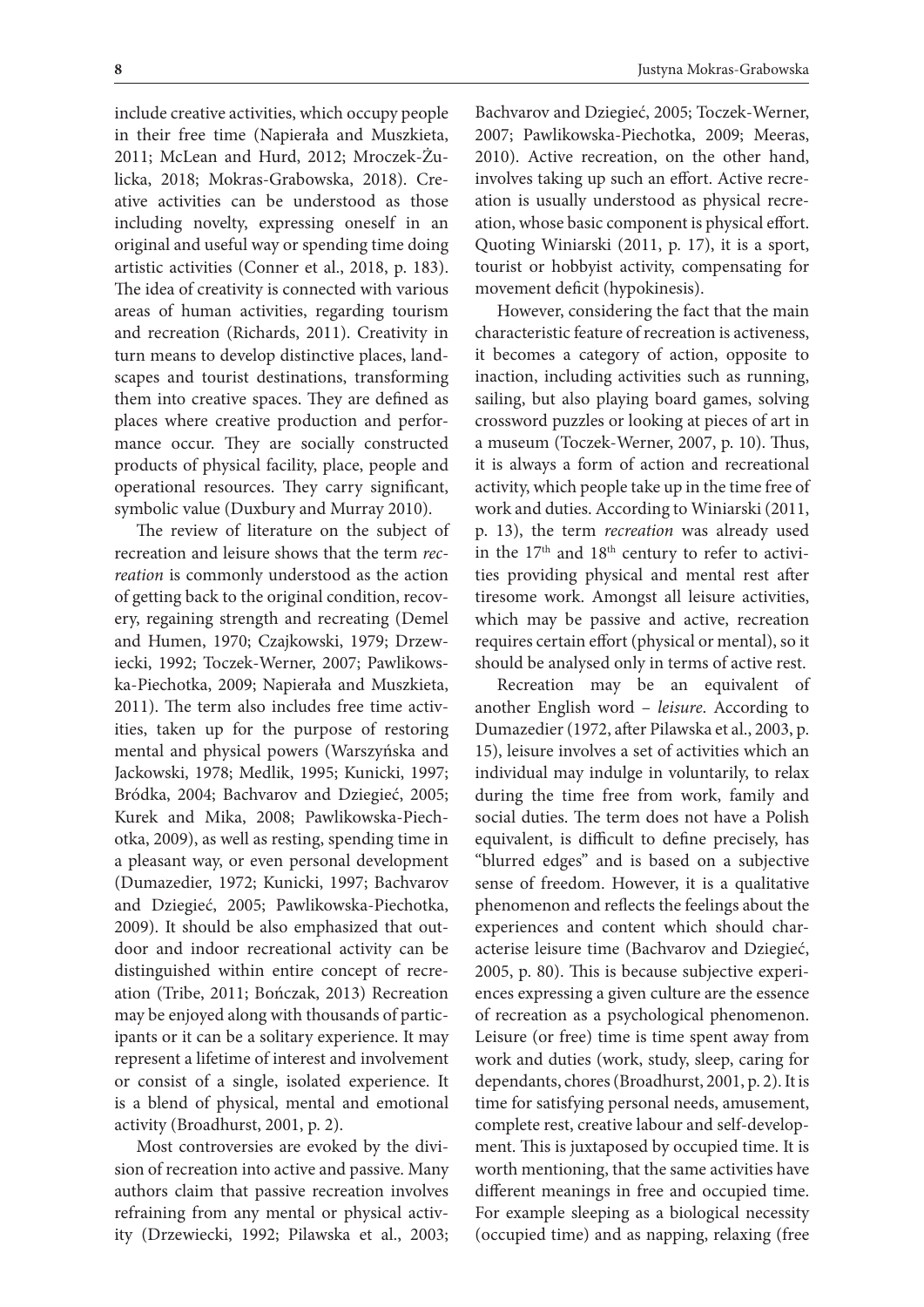time) or necessary home activities (e.g. sewing, gardening, raising children) and hobby home activities (e.g. playing with children). The subjective feeling of freedom and necessity is significant in that case.

Nowadays, recreation does not have to take place in "officially free time" (outside working time and place). It is becoming increasingly mixed with work (especially in the case of, so called, free professions, containing elements of creativity). Moreover, many authors suggest that recreation can involve limited economic effects (Drzewiecki, 1992; Winiarski, 2011). Whether something is recreation depends on the state of mind, and not on the form of activity (Broadhurst, 2001, p. 4; Meeras, 2010, p. 8–10; Winiarski 2011, p. 14).

The semantic range of the concept of recreation is vast. It is classified depending on the following: people's physical, mental and social condition, the body's readiness for physical effort, the person's age, sex, interests, the area where recreation takes place, the purpose, type and form of exercise, as well as motivation (Broadhurst, 2001; Baud-Bovy, 2002; Tribe, 2005; Napierała and Muszkieta 2011, p. 27; McLean and Hurd 2012, p. 3). A conventional classification of recreational activities was presented by Winiarski (2011, p.16). Based on that classification, the author has attempted to create her own typology (Fig. 1). She leans towards understanding recreation as a form of active rest. An additional category is self-development (e.g. learning foreign languages, participating in courses as a leisure time activity). It should be emphasized that currently, at the time of socio-economic changes, computer-based entertainment (virtual recreation) is also gaining significance (McLean and Hurd 2012, p. 4).



**Figure 1**. Classification of recreation and leisure phenomena (Source: Author's own study based on: Czajkowski, 1979; Winiarski, 2011; Napierała and Muszkieta, 2011)

An important and very up-to-date issue is the notion of creative recreation. Distinguished by some authors in general classifications, it is presently gaining a new meaning. It is being more and more widely explored, particularly in the face of creative tourism development (Richards, 2011, p. 1227). For years, creative recreation has been perceived mainly as artistic activity pursued in free time, including fine arts, music, model-building, theatre, photography or film (Czajkowski,

1979; Napierała and Muszkieta, 2011). In the literature on the subject, activity of this kind has also been described as hobbyist, social, cultural-entertainment, or even DIY. At present, creative recreation is understood as any type of activity undertaken in free time, which is at the same time new, original and valuable in terms of organization, topic and location. With reference to the classification of recreation forms proposed in this article (Fig. 1), the term *creative recreation* can be used to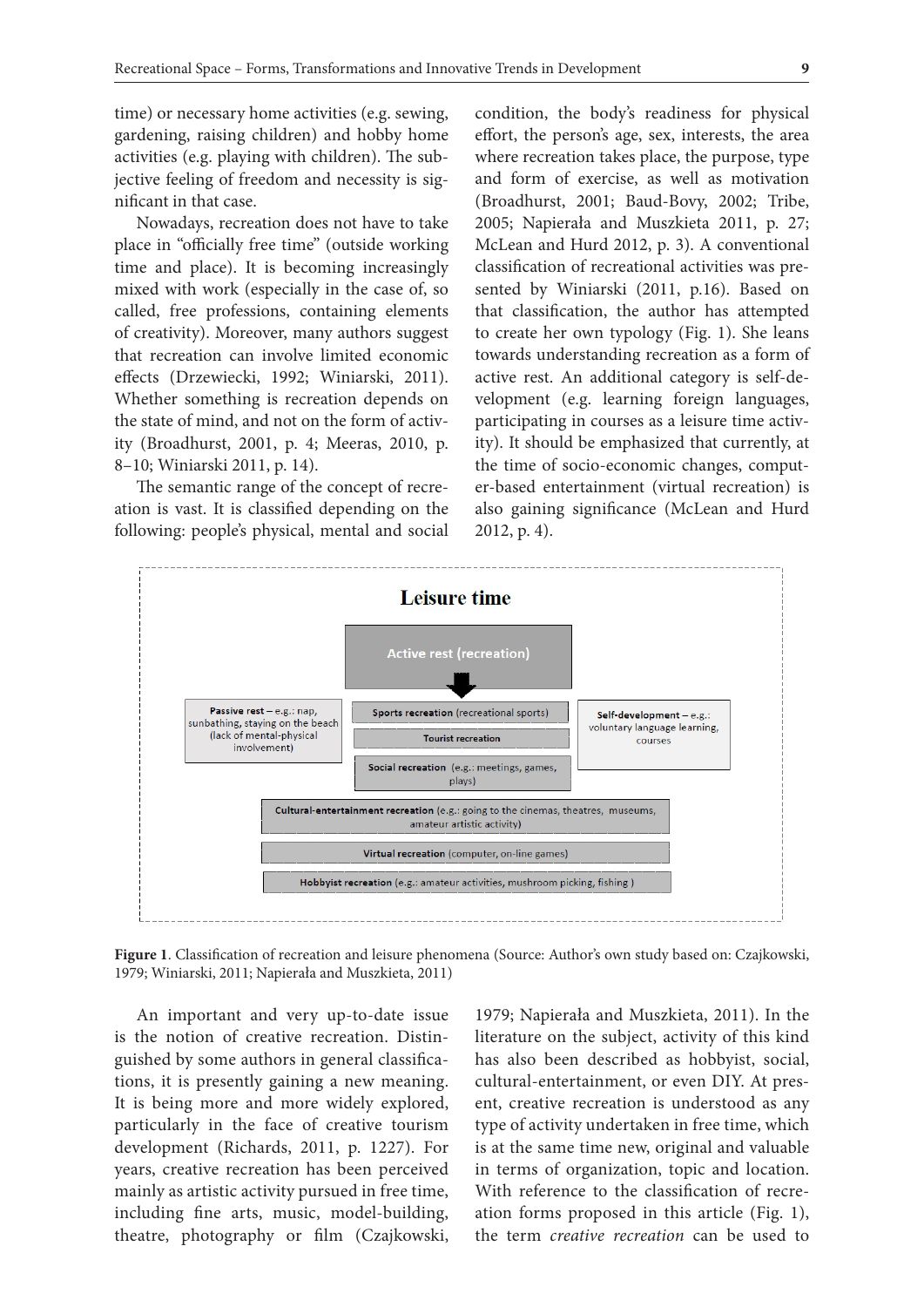define any of the forms, on the condition it displays the abovementioned features.

Considerable terminology problems result from identifying or distinguishing between the terms *recreation* and *tourism*, which are overlapping concepts (Hall and Page, 2006, after: Meeras, 2010, p. 5). According to Pawlikowska-Piechotka (2009, p. 10), recreation controversially does not involve travelling and moving within a space, which makes it different from tourism. Many authors, however, tend to understand recreation in a way which encompasses forms of tourism. This, quite rightly, makes recreation superior to tourism (Warszyńska and Jackowski, 1978; Drzewiecki, 1992; Medlik, 1995; Broadhurst, 2001; Bródka, 2004; Bachvarov and Dziegieć, 2005; Iwicki, 2006; Kurek and Mika, 2008). It is worth stressing, however, that tourism requires a change of the place of stay (Tribe, 2011). Its special character involves movement, changing the natural, cultural or social environment as well as everyday rhythm of life. It signifies personal contact with nature, culture and people (cognitive aims). These features are not always necessary in recreation, which in its narrow meaning can

be practiced at the place of residence or in its nearest vicinity. Thus, we can assume that every form of tourism is recreation, but not every form of recreation can be identified with tourism (Bródka, 2004, p. 20).

In order to explain the discrepancies above, it should be said that at present the word *recreation* has two meanings. The first one (broad) refers to all kinds of activity undertaken in free time (including tourism). Recreation understood in this way includes both, sport activities, performed recreationally in one's free time, and all forms of tourism. Thus, it is a superior concept in relation to tourism. The second meaning of recreation (narrow) refers to the area where the person who practises it lives – recreation understood in this way is pursued without the need to leave the permanent place of residence, which puts it in contrast to tourism. Hence, the understanding of recreation means the recreant is a person doing recreational activities in the area where they live and in its closest vicinity. It most often involves using sports and recreational facilities and areas, after work or other duties.

# **3. Recreational space as a part of geographical space**

Despite the fact that recreation and tourism can be understood as partly separate phenomena, they take place within the same space, which is often referred to as recreational-tourist space (Bródka, 2004, p. 22). The author agrees with this statement, but due to the fact that recreation is superior to tourism, she suggests using the term *recreational space*.

Recreation develops in the physical and social environment, consisting of natural, objective and human components, developing as a result of their coexistence and cooperation. Toczek-Werner (2007, p. 41) refers to them as the recreational environment. Due to the spatial aspects of recreational behaviours, the term *recreational space* is more commonly used.

The most popular definition of recreational space is the one proposed by Drzewiecki (1992). He defines it as a part of geographical space displaying qualities that enable and favour practicing different forms of rest and involving socially and spatially significant recreational

processes. Preobrazenski (1975) understands it as a part of social space, where natural and cultural elements are the basic factors determining its recreational potential and location of infrastructure. Włodarczyk (2009) suggests that it is an everyday life space (narrow sense), where people undertake activities reduced to routine behaviours (regular visits at clubs, swimming pools or gyms).

Recreational space gives space a sociological sense; it creates the concept of rest space. It is a space perceived by an individual from the point of view of their recreational needs. It encompasses behaviours connected with activities serving the purpose of getting away from it all, becoming free from an effort which requires mental engagement, relaxing, psycho-physical slow-down, the sense of joy and satisfaction.

The literature on the subject also distinguishes tourist-recreational space (Liszewski and Bachvarov, 1998, p. 40). Beyond any doubt,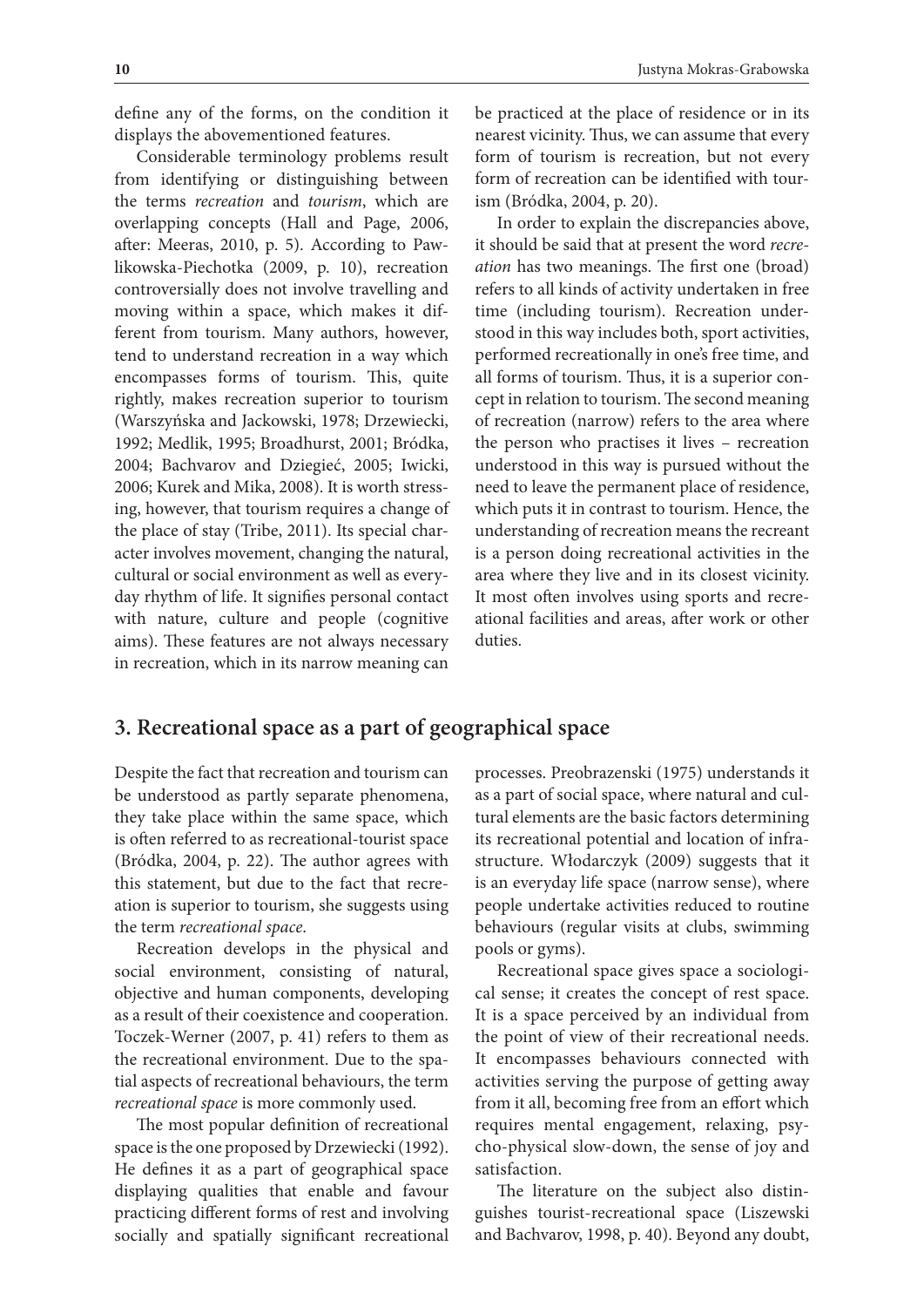then, recreational space is any space where recreational activity occurs (including tourist activity). It should be noted, that not every geographical space is connected with recreational activities. Non-recreational space is a part of geographic area not used for recreational purposes due to its inaccessibility (e.g. industrial, military, contaminated areas)<sup>1</sup>.



**Figure 2**. The place of recreational space within geographical space, with regard to the endogenous and exogenous functions (Source: Author's own study based on: Drzewiecki, 1992; Winiarski, 2011; Napierała and Muszkieta, 2011; Meeras, 2010; McLean and Hurd, 2015)

In the author's opinion, recreational space is undeniably a part of geographical space in the physical sense, and at the same time a part of leisure space (Fig. 2). In this way, it refers to active recreation and is divided into urban, suburban and rural recreational space. It must be stressed that it may perform both the endogenous functions (in relation to the inhabitants'

recreation at the place of permanent residence and in the area of its direct influence) and the exogenous functions (externally, at tourist destinations). In the case of the endogenous functions, also home space and the immediate house surroundings are significant. This particular space lends itself to "rest of short and medium duration" (Bródka, 2004, p. 24).

#### **4. Urban recreational space – innovative trends**

The transformations taking place in the urban space regarding the development of recreation infrastructure are very rapid. Cities are becoming creative and inspiring (Kowalczyk and Derek, 2015, p. 311). They are used not only in new forms of tourism, but also for their inhabitants' everyday recreation. Therefore, the role of public spaces in cities is more and more appreciated (Wantuch-Matla, 2009, p. 373). In times of globalization and growing consumerism, urban space is becoming a kind of "entertain-

ment machine." Along with the decline of the industrial function of cities, they are assuming new roles, based on their local specificity (e.g. cultural resources, natural assets, attractive public spaces). The element which is becoming increasingly important for the economic development of cities is leisure space, satisfying the sophisticated recreational needs of the city dwellers (endogenous factors of urban development). City inhabitants (especially young and well educated) want to live in places where

<sup>&</sup>lt;sup>1</sup> It can be compared with non-tourist space distinguished by Włodarczyk (2014).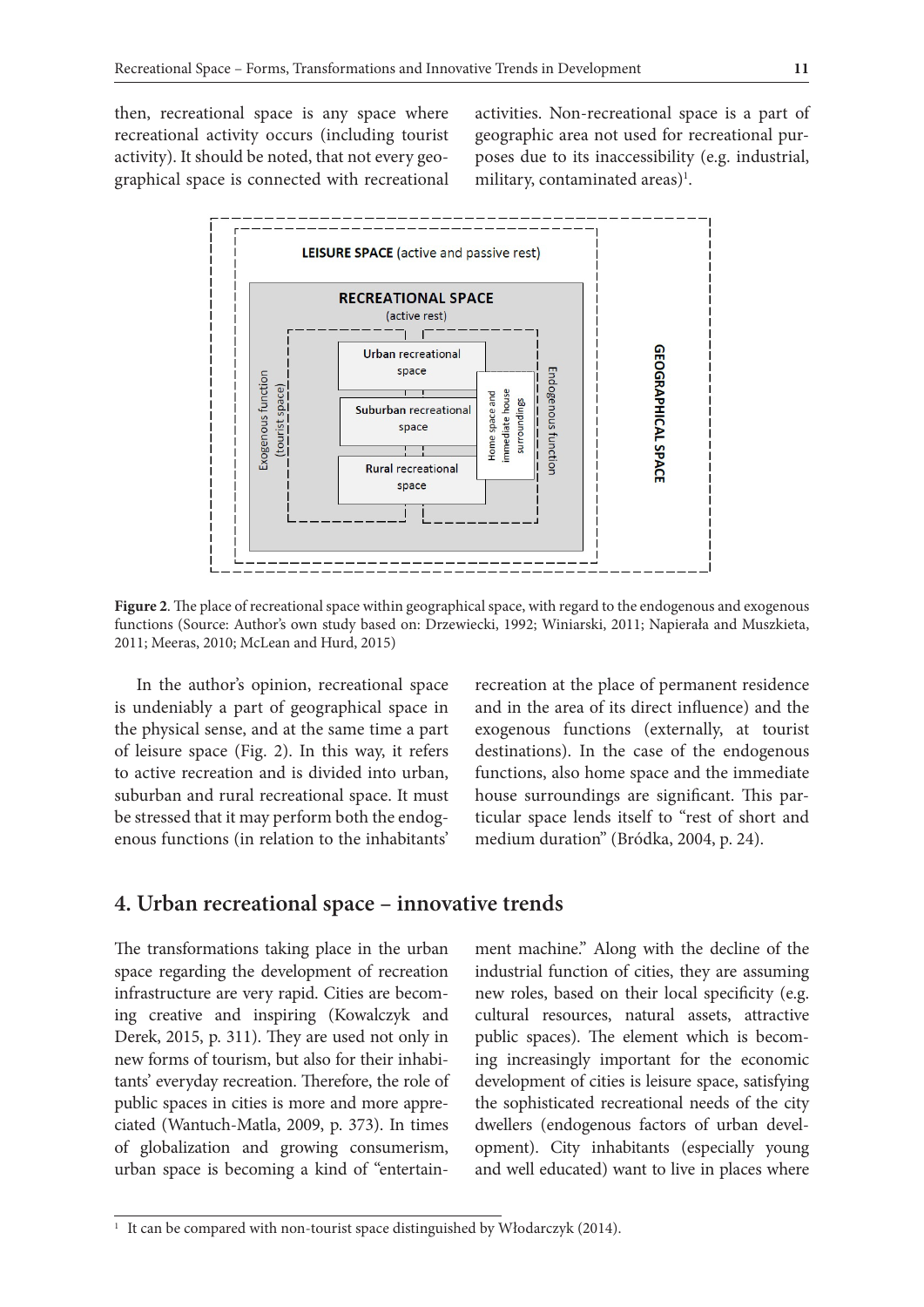they can spend their free time in an interesting way. Hence, it seems essential to care about the public spaces in cities, including the form and aesthetics of recreational spaces. Cities which are attractive to their inhabitants are becoming more and more attractive to tourists (exogenous function). Leisure services turn out to be an important element of urban policy (Kowalczyk and Derek, 2015, p. 316). They include activities in the domain of culture, education, entertainment, sport and recreation, as well as taking care about the spatial order. The activities should also include improving the city transport system or the accessibility of urban green areas.

Such an attitude leads to the appearance of new urban planning conceptions, in which leisure time space, including recreational space, plays an important role (Kwiatkowski and Kryśkiewicz, 2018). One of them is the *Compact City* conception, which presents a city of "short distances", where the urban design encourages walking and riding bikes. The conception also assumes an easy access to infrastructure, services and natural environment. Green areas are to be reachable within 10 minutes' walk. Another conception – *Fair Shared City* – assumes equal access to public infrastructure, also recreational, for different social groups (e.g. access to pedestrian passages and places where the citizens can spend their free time). The idea of *Smart City* promotes spatial development of cities for the benefit of local communities, where public spaces lose their anonymity. It is a conception referring to the possibility for different social groups to choose places for everyday walks and leisure, as well as interaction with the surroundings. The idea of the *Green City* (*Eco-city*) is an attempt to find balance between the natural and the anthropogenic environment. According to the idea of sustainable development, cities are more and more strongly incorporated into their natural environment by building parks, water courses and reservoirs, community gardens, as well as recreation centres. All these activities contribute to the sense of neighbourhood community as well as a connection with the natural environment. The *Slow City* idea links to the conception of *Cittaslow*. Cities which belong to this group must meet certain socio-economic requirements, including those concerning the adequate size and quality of urban green areas.

Based on new urban planning conceptions in cities, new recreational spaces are appearing, and public space is becoming an important element of the cityscape and the suburbs. It is important to shape spaces which blend well into the landscape, with a heavy load of symbolical content (Wantuch-Matla, 2009, p. 373).

Innovative trends in the development of recreational space include new solutions as regards its infrastructure, as well as forms of urban greenery as "urban decor" (Wantuch-Matla 2016, p. 143).

Urban green areas, performing significant recreational functions, have a positive influence on the aesthetic assets of the city and its inhabitants' standard of living. They have a strong impact on the spatial composition, shape the city's physiognomy, as well as introduce the additional asset of, so called, "deeper views". The innovative solutions include elements such as vertical gardens, gardens arranged on the rooftops (also those where economic activity used to be conducted, e.g. growing vegetables or bee-keeping), city meadows or green walls (Michniewicz-Ankiersztajn, 2014, p. 135). Other new components of urban space include observation decks and platforms, waterfronts, pocket parks or parks above streets, set up on former rail viaducts (Mokras-Grabowska, 2018, p.2). Examples of such investments are the vertical gardens at the Market Square in Katowice, University Gardens in Warsaw, an apiary on the roof of Eurocentrum in Warsaw, flower commons in Warsaw, Poznań and Wrocław, the pocket garden called "Butterfly Garden" in Krakow, or The High Line in New York.

Urban gardening is also gaining significance. It includes ideas like community gardens, Family Allotment Gardens, as well as innovative social movements, such as *landsharing* or *guerilla gardening*. Apart from important recreational, social and ecological functions, these concepts are of great aesthetic, educational or creative value (recreational spaces shaped by the users themselves) (Fritsche et al., 2011; Lovell et al., 2014; Eidimiente et al., 2016; Nix, 2016). It is worth mentioning that in the case of community gardens and Family Allotment Gardens, there have been more leisure initiatives raised in recent years, aiming at the animation of local communities by family or neighbourhood recreation (e.g. gardening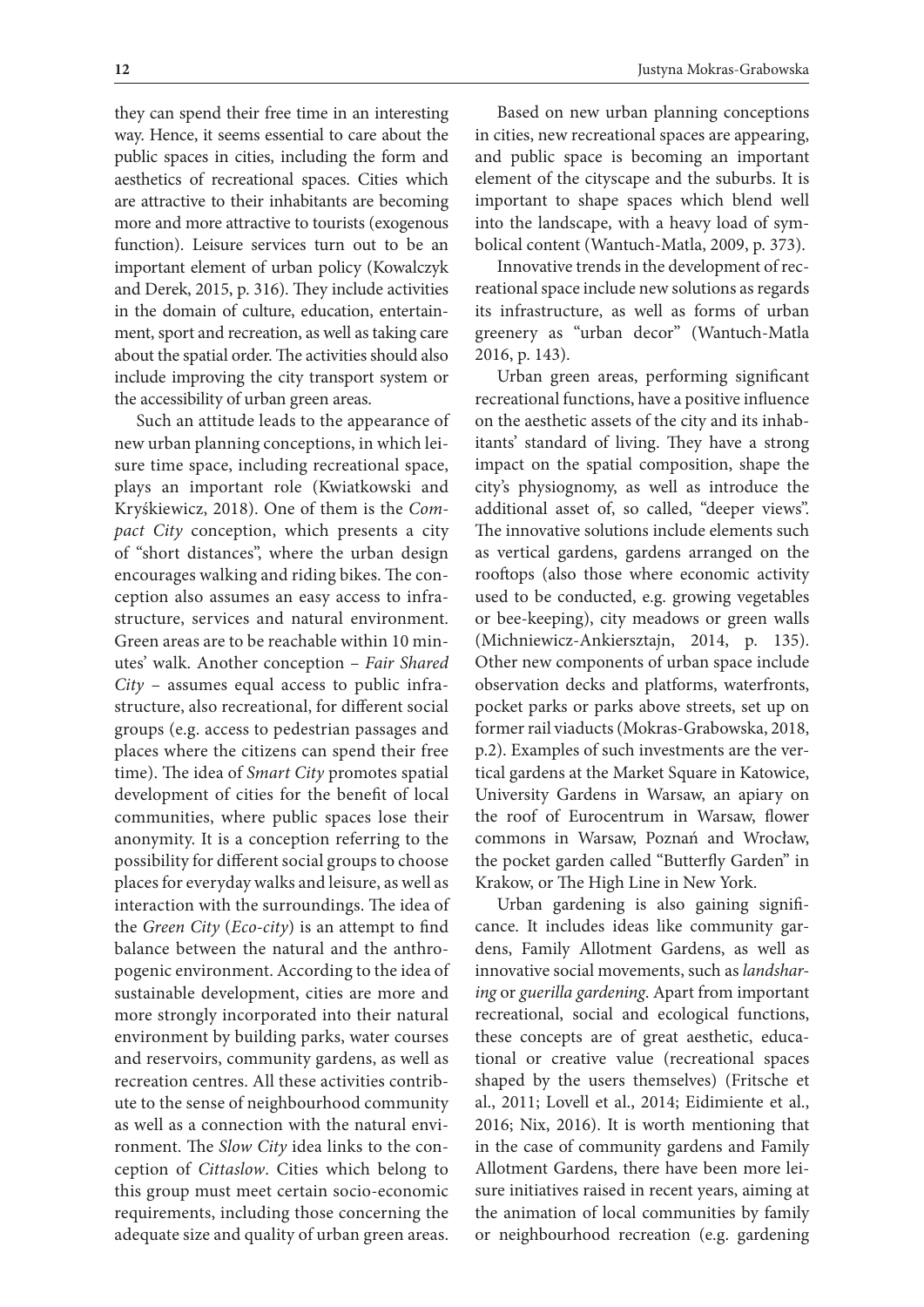and culinary workshops, concerts, exhibitions, picnics and community fairs). In accordance with the Open Program of Social Development, it is postulated that complexes of Family Allotment Gardens (FAG) should be a part of green recreational systems of cities and in this way become recreational areas, used not only by the allotment owners. Examples of such initiatives include holidays for senior citizens on the premises of the "Rakowiec" FAG in Warsaw or "Polanka" FAG in Łódź, as well as creating educational trails and health paths in the "Jutrzenka" FAG in Radzionkowo or A. Mickiewicz FAG in Jarocin.

One of the innovative recreational spaces in cities is the creative space. The essence and value of creativity was noticed in the late 1960s (Gawron and Suchacka, 2013, p. 82). According to Richards (2011, p. 1225), modern creativity is a key to economic development, as well as to creating the uniqueness of places. Creative industries (e.g. art, film, music, gastronomy, design, advertising) are becoming the driving force of post-industrial cities. This phenomenon is connected with the broadly understood experience economy (Stasiak, 2013, p. 29), where in order to intensify the impressions and emotions, augmented reality is created, new spaces appear, new infrastructure is created in public spaces, and the creative products are "consumed". The process includes building new recreational facilities (swimming pools complexes, sports and recreation grounds, theme parks, science centres), as well as huge shopping-cultural-recreational centres (malls).

Creative industries are currently becoming the leading branches of new economy, as well as an element creating new cultural (including recreational) urban spaces. In the opinion of Florida (after: Gawron and Suchacka, 2013), in order to ensure a high level of innovativeness of the economy, it is necessary for the creative class to exist. Alternative public spaces are emerging – cultural meetings places, which more and more often become the Third Place, a space of hybridity, or even "cool" places, where creative industries form their characteristic, alternative atmosphere (*genius loci,* creative milieu) (Richards, 2011, p. 1241; Memarovic et al., 2014).

Creative spaces encourage their users to take up a variety of educational, cultural, sports or artistic activities. Through their multifunctional character, they develop the need for exploration; they typically entail a dialogue between the user and the physical elements of space. Creative cities are unconventional, tolerant and open, as well as offer an opportunity to follow a proper lifestyle (Gawron and Suchacka, 2013, p. 96). They feature commercial spaces of consumption, which are an important element of the city image and its identity. Highly significant here are "food and drink spaces", which support the process of revitalizing neglected city areas, or even cause the development of gastronomic tourism. What is consumed in these spaces is the style of living through eating, drinking, music and atmosphere. Creative spaces also include solitary buildings, which are a kind of "spatial marks". According to O. Frey, creative cities may be called "amalgamate" cities, where various structures and elements (constructions, socio-psychological components) functioning in the city are mixed. We can also observe a diversification of communications and ways of living within one space, which constitute the phenomenon of temporal use of the city (after Gawron and Suchacka, 2013, p. 98).

Creativity gains particular importance in post-industrial space, where the revitalization of neglected areas is a way to restore the sense of security to the inhabitants and a stimulus to spend free time in an active way. It also brings positive changes in the quality of life and the well-being of the city-dwellers. The tool used in the process of improving the city image is revitalization, which increases its attractiveness. Creative activities in the spaces of former factories, mines and other post-industrial facilities are provocative, challenging, witty; they stimulate senses, force interactions (a kind of game between the space and its user) (Wantuch-Matla, 2016, p. 118). Such a space ceases to be anonymous and mute – it begins to speak its own, new language, often playing with tradition and modernity.

Examples of activities of this kind are found in the post-industrial spaces of Łódź. The city of the 19th-century textile industry often surprises us today with daring revitalization and creative use of post-industrial architecture. It flourishes as a centre of fashion, design, film and creative industries. The economic basis of this post-industrial city in recent years has been culture, including the particularly rich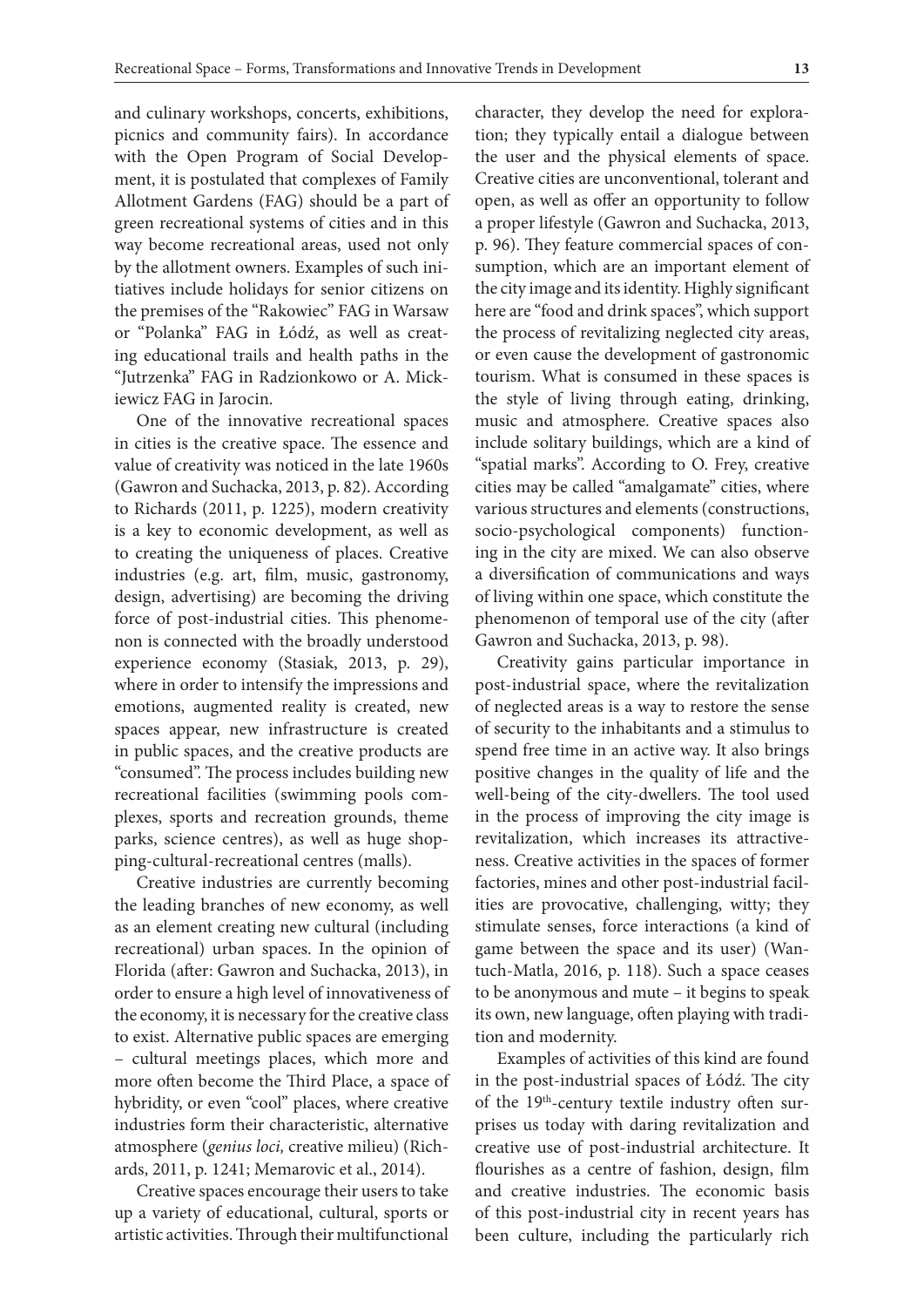traditions of film-making and Łódź Avantgarde. Many of the cultural services of the city are directed towards niche users. Following the assumptions of the brand management strategy for 2010–2016, the city intends to promote itself through modern economy based on creativity, independent culture and art education. A characteristic feature of Łódź culture, and at the same time the spaces related to it, is its

"off" character (so called "off" culture), understood as avant-garde, staying outside the main stream, directed at a small group of recipients. Numerous projects involving the revitalization of former industrial complexes include OFF Piotrkowska, WI-MA Creative Industries Complex (former Widzew Manufaktura), or the Księży Młyn Creative District.

## **5. Summary**

Over the last years, the semantic range of recreation has changed significantly. Identified mainly with physical recreation, it is understood today also as creative activity, which has an impact on human personal development. In this way, recreational space, which is a part of geographical space, has acquired new meanings and dimensions. The background for these activities are social, economic and cultural transformations in the increasingly globalized world. Leisure services are treated as an important factor of urban development, forming recreational space. There are more and more activities related to investing in the archi-

tectonic tissue and in elements of small architecture, arranging urban greenery or introducing art into public spaces. Unique, well-defined, functional, creative and well thought-out leisure space arrangement in the city, which more and more frequently refers to the identity of the place, stimulates, develops and activates the users intellectually and emotionally. In this way, it improves the city inhabitants' quality of life. Recreational space as a public space is a common good, a part of the everyday life of urban communities, whose needs should be taken into consideration at the planning stage.

## **References**

- Bachvarov M., Dziegieć E., 2005. The contribition of geography to the development of tourism research in Poland, Turyzm 15(1-2), 79-93 [In Polish with English abstract].
- Baud-Bovy M., 2002. Tourism and recreation handbook of planning and design. Architectural, Press Oxford.
- Bończak B., 2013. Aktywne formy turystyki problemy terminologiczne. [In:] Włodarczyk B. (Ed.), Nowe-stare formy turystyki w przestrzeni. Warsztaty z geografii turyzmu, vol. 3. Wydawnictwo Uniwersytetu Łódzkiego, Łódź [In Polish].
- Broadhurst R., 2001. Managing Environments for Leisure and Recreation. Routlege, London-New York.
- Bródka S., 2004. Zmiany przestrzeni rekreacyjnej wybranych miast województwa wielkopolskiego w latach 1975- 1997. Wydawnictwo PTPN, Poznań [In Polish].
- Conner T.S., De Young C.G., Silvia P.J., 2018. Everyday creative activity as a path to flourishing. The Journal of Positive Psychology 13(2), 181-189.
- Czajkowski K., 1979. Wychowanie do rekreacji. Wydawnictwo Szkolne i Pedagogiczne, Warszawa [In Polish].
- Demel M., Humen W. 1970. Wprowadzenie do rekreacji fizycznej. Sport i Turystyka, Warszawa [In Polish].
- Drzewiecki M., 1992. Wiejska przestrzeń rekreacyjna. Instytut Turystyki, Warszawa [In Polish].
- Dumazedier J., 1972. Vers une civilisatione du loisir. Edition du Seuil, Paris [In French].
- Duxbury M., Murray C., 2010. Creative Spaces. [In:] Isar Y.R., Anheiter H.K. (Ed.), Cultural Expression, Creativity and Innovation. The Cultures and Globalization Series, Vol. 3. Sage Publications, London.
- Eidimiente V.V., Auzeliente I., Daubaras L., 2016. Urban gardening: elements, social, cultural and recreational aspects. MAZOWSZE, Studia Regionalne nr 18, Analizy i Studia, 35-47, DOI: 10.21858/msr.18.06.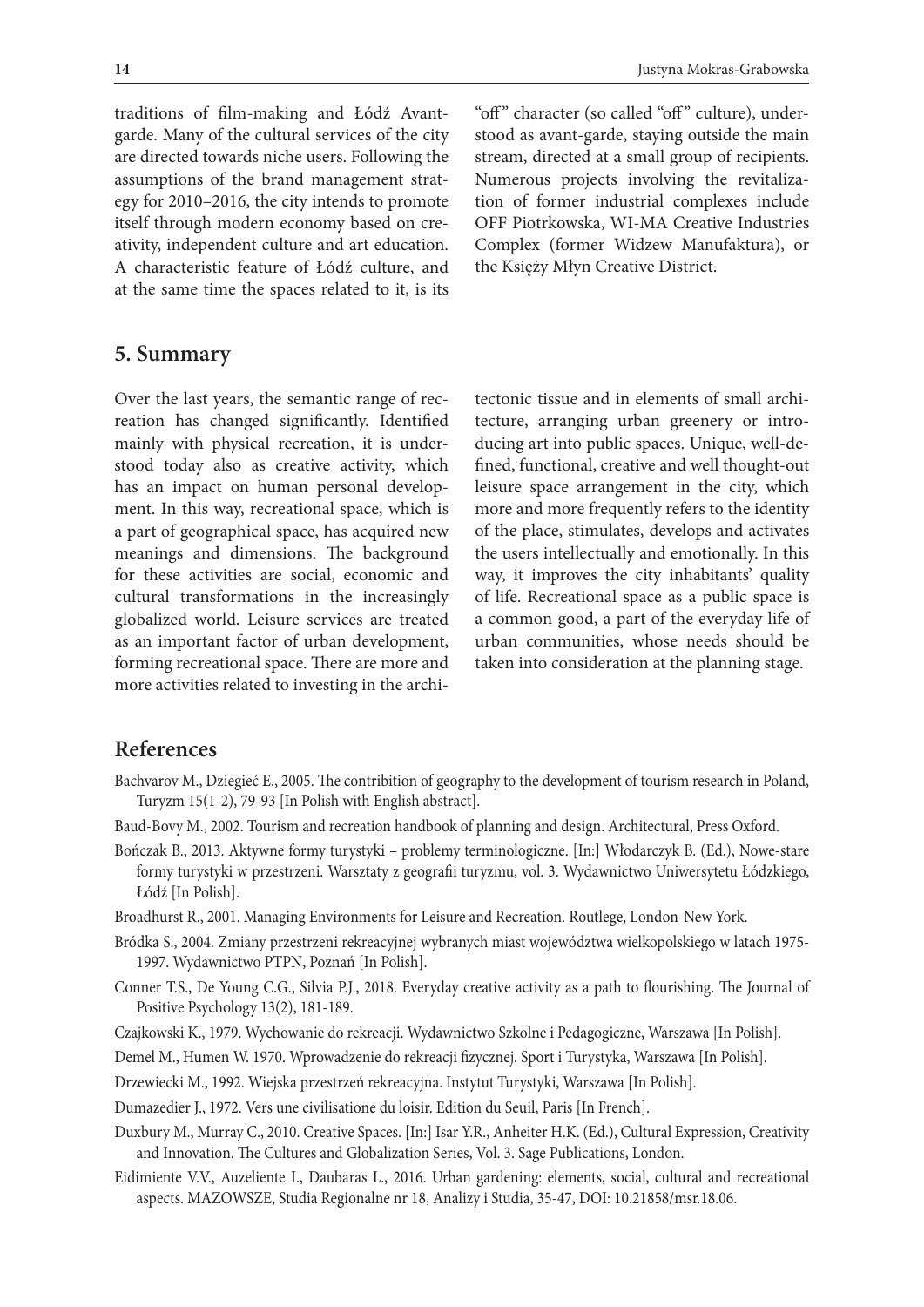- Fritsche M., Klamt M., Rosol M., Schulz M., 2011. Social Dimensions of Urban restructuring: Urban Gardening, Residents' Participation Gardening Exhibitions. [In:] Endlicher (Ed.). Perspectives in Urban Ecology, Springer Science & Business Media, 261-296.
- Gawron G., Suchacka M., 2013. Przemysły kreatywne w miastach regionu postindustrialnego. Próba przybliżenia sytuacji województwa śląskiego. [In:] Szczepański M.S., Bierwiaczonek K., Wojtasik K. (Ed.), Miejskość i duch innowacyjności. Wydawnictwo Uniwersytetu Śląskiego, Katowice, 80-106 [In Polish].
- Hall C.M., Page S., 2006. The geography of tourism and recreation: environment, place and space. Routledge, London, New York.
- Iwicki S., 2006. Zagospodarowanie turystyczne obszarów wiejskich. Wydawnictwo Uczelniane WSG, Bydgoszcz [In Polish].
- Kowalczyk A., Derek M., 2015. Leisure space in the policy of large cities. Ruch prawniczy, ekonomiczny i socjologiczny 77(1), 311-325 [In Polish with English abstract].
- Kwiatkowski J., Kryśkiewicz Ł., 2018. Przestrzenie aktywnych społeczności. Problemy urbanizacji i ekonomia współdzielenia. Uniwersytet Warszawski, Warszawa, pp. 234 [In Polish].
- Kunicki B.J., 1997. Rekreacja fizyczna. [In:] Krawczyk Z. (Ed.), Encyklopedia kultury polskiej XX wieku. Kultura fizyczna. Sport. Instytut Kultury, Warszawa [In Polish].
- Kurek W., Mika M., 2008. Turystyka jako przedmiot badań naukowych. [In:] Kurek W. (Ed.), Turystyka. Wydawnictwo Naukowe PWN, Warszaw [In Polish].
- Liszewski S., Bachvarov M., 1998. Istota i właściwości przestrzeni rekreacyjno-turystycznej. Turyzm 8(1), 39-67 [In Polish].
- Lovell R., Husk K., Bethel A., Garside R., 2014. What are the health and well-being impacts of community gardening for adults and children: a mixed method systematic review protocol. Environmental Evidence, 3(20), 1-13.

McLean D., Hurd A., 2012. Recreation and Leisure in modern society. Jones and Barlett Learning, Burlington, USA.

- Medlik S., 1995. Leksykon podróży, turystyki, hotelarstwa. PWN, Warszawa [In Polish].
- Meeras L., 2010. Leisure and recreation. University of Tartu, Parnu.
- Memarovic N., Fels S., Anacleto J., Calderon R., Gobbo F., Carroll J.M., 2014. Rethinking Third Places: Contemporary Design With Technology. The Journal of Community Informatics 10(3), 1-16.
- Michniewicz-Ankiersztajn H., 2014. The role of green areas in European cities' spaces in the context of the quality of life of inhabitants. Journal of Health Sciences 4(13), 130-140, DOI: 10.5281/zenodo.13264 [In Polish with English abstract].
- Mokras-Grabowska J., 2018. New urban recreational spaces. Attractiveness, infrastructure arrangements, identity. The example of the city of Lódź. Miscellanea Geographica – Regional Studies on Development 22(4), 1-6, DOI: 10.2478/mgrsd-2018-0017.
- Mroczek-Żulicka A., 2018. Creative and artistic recreation and a creative approach to recreation organization: a case study of WI-MA Creative Industries Establishments, Turyzm 28(1), 81-92.
- Napierała M., Muszkieta R., 2011. Wstęp do teorii rekreacji. Uniwersytet Kazimierza Wielkiego, Bydgoszcz [In Polish].
- Nix N.A., 2016. Urban Gardening Practices and Culture. Springer Science + Business Media ©, Dordrecht.
- Pawlikowska-Piechotka A., 2009. Zagospodarowanie turystyczne i rekreacyjne. Wydawnictwo Innowacyjne Novae Res, Warszawa [In Polish].
- Pilawska A., Pilawski A., Petryński W., 2003. Zarys teorii i metodyki rekreacji ruchowej. WSH, Katowice [In Polish].
- Preobrazenski V.S., 1975. Tieoreticzeskije osnowy riekrieacyonnoy gieografii. Nauka, Moscow [In Russian].
- Richards G., 2011. Creativity and Tourism. The State of the Art. Annals of Tourism Research 38(4), 1225-1253, DOI: 10.1016/j.annals.2011.07.008.
- Stasiak A., 2013. Tourist product in experience economy. Turyzm 23(1), 29-38.
- Toczek-Werner S., 2007. Podstawy rekreacji i turystyki. AWF, Wrocław [In Polish].
- Tribe J., 2005. The economics of recreation, leisure and tourism. Elsevier, Amsterdam.
- Tribe J., 2011. The economics of recreation, leisure and tourism, 4th Edition. Elsevier, Oxford, England.
- Wantuch-Matla, 2009. Stimulating role of the public space. Przestrzeń i Forma 12, 373-384 [In Polish with English abstract].